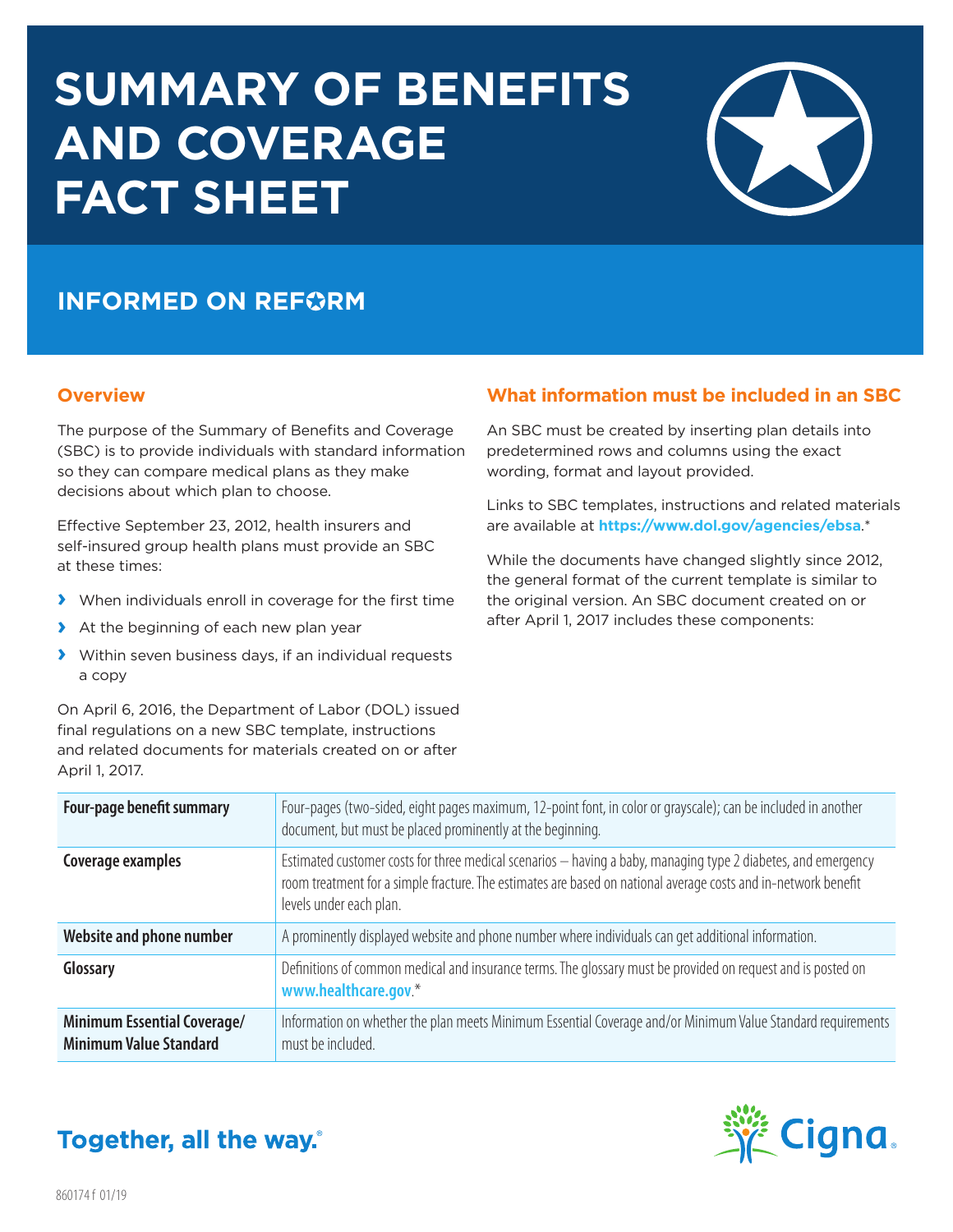### **Overview of SBC requirements**

| <b>Effective date</b>                                           | SBCs are required for all plan years or open enrollment periods beginning on or after September 23, 2012.                                                                                                                                                                                                                                                                                                                                                                                                                                                                                                                                                                                                                                                                                                                                                                                                                                                                                                                                                                                                                      |
|-----------------------------------------------------------------|--------------------------------------------------------------------------------------------------------------------------------------------------------------------------------------------------------------------------------------------------------------------------------------------------------------------------------------------------------------------------------------------------------------------------------------------------------------------------------------------------------------------------------------------------------------------------------------------------------------------------------------------------------------------------------------------------------------------------------------------------------------------------------------------------------------------------------------------------------------------------------------------------------------------------------------------------------------------------------------------------------------------------------------------------------------------------------------------------------------------------------|
| <b>Types of plans</b><br>affected                               | SBCs are required for:<br>• Individual medical policies<br>• Insured and self-insured group medical plans, regardless of grandfathered status<br>SBCs are not required for:<br>• U.S.-issued expatriate plans<br>Retiree-only plans<br>$\bullet$<br>Medicare plans<br>• Stand-alone dental and vision plans                                                                                                                                                                                                                                                                                                                                                                                                                                                                                                                                                                                                                                                                                                                                                                                                                    |
| Who is responsible<br>for providing<br>the SBC                  | • Individual plans: The insurer<br>Insured employer plans and HMOs: The insurer and the employer can determine who takes responsibility<br>• Self-insured plans: The employer                                                                                                                                                                                                                                                                                                                                                                                                                                                                                                                                                                                                                                                                                                                                                                                                                                                                                                                                                  |
| <b>SBC timing for</b><br>employees                              | SBCs must be provided during each annual enrollment:<br>• If an employee must enroll to continue coverage, the SBC must be provided when open enrollment materials are distributed.<br>If enrollment materials are not distributed, employees must receive an SBC by the first day they are eligible to enroll.<br>• For insured plans, if coverage continues automatically for the next year, the SBC must be provided at least 30 days before the<br>beginning of the new plan year. If the policy is not issued by that date, the SBC must be provided within seven business days<br>once the information is available.<br>• An individual must receive an SBC for the plan in which he or she is enrolled. SBCs for other available plans must be provided<br>on request.<br>• If any benefit changes are made between the time the SBC is provided and the coverage becomes effective, an updated SBC must<br>be provided.<br>The SBC must be provided within 90 days after an individual enrolls due to a special enrollment event. When an employee requests<br>an SBC, it must be provided within seven business days. |
| <b>Paper and electronic</b><br>delivery of SBCs to<br>employees | Information may be provided in either paper or electronic format.<br>If an SBC is provided electronically to currently enrolled employees, the plan must comply with the ERISA rules for<br>electronic delivery.<br>For employees not yet enrolled, the SBC may be provided electronically by email or posted on the Internet. If posted on the Internet,<br>the location must be prominent and readily accessible and individuals must be notified about where they can access the SBC and<br>that a paper copy is available at no cost on request.                                                                                                                                                                                                                                                                                                                                                                                                                                                                                                                                                                           |
| Language<br>requirements                                        | If a certain percentage of the population in a county speaks a language other than English, the availability of materials in the non-<br>English language must be communicated by:<br>• Including a notice of the availability of language assistance<br>Providing translation upon request in certain limited languages (currently Spanish, Traditional Chinese, Tagalog and Navajo)<br>$\bullet$                                                                                                                                                                                                                                                                                                                                                                                                                                                                                                                                                                                                                                                                                                                             |
| <b>Penalty for</b><br>noncompliance                             | The penalty for willful noncompliance is up to \$1,156 per enrollee for each failure to comply. Other ERISA and tax penalties<br>may apply.                                                                                                                                                                                                                                                                                                                                                                                                                                                                                                                                                                                                                                                                                                                                                                                                                                                                                                                                                                                    |
| Who is responsible<br>for paying penalties                      | • Individual plans: The insurer<br>Insured employer plans and HMOs: The employer and the insurer share the responsibility<br>Self-insured plans: The employer<br>$\bullet$                                                                                                                                                                                                                                                                                                                                                                                                                                                                                                                                                                                                                                                                                                                                                                                                                                                                                                                                                     |